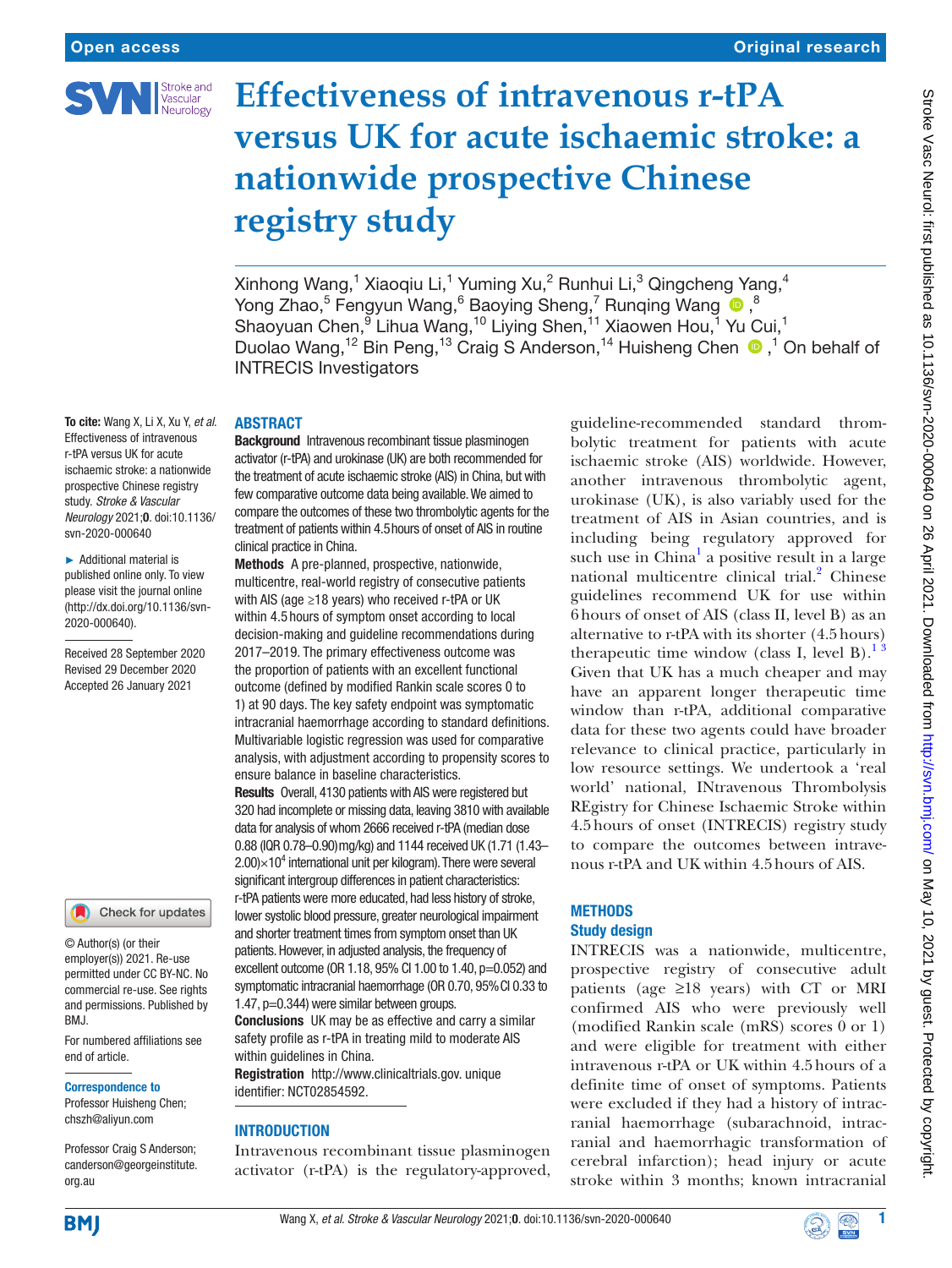tumour, arteriovenous malformation or aneurysm; intracranial or spinal cord surgery within 3 months; gastrointestinal or urinary tract haemorrhage within the previous 21 days; low blood glucose level  $\langle 2.7 \text{mmol/L or } 50 \text{mg}/$ dL); use of heparin or oral anticoagulation therapy within 48 hours; use of warfarin with an international normalised ratio >1.7or prothrombin time >15s; severe systemic disease with poor life expectancy  $\langle \langle 3 \text{ months} \rangle$ ; major surgery within 1month; uncontrolled hypertension (systolic pressure ≥180mmHg and/or diastolic pressure ≥100mmHg); thrombocytopenia (platelet count  $\langle 10 \times 10^9 / L \rangle$ ; and involvement in a clinical trial within 3 months. After the attending clinician provided information on the evidence for the agents, their costs and rationale for the research study, all patients and/or their legally authorised surrogate decided on which thrombolytic agent to use, and provided informed consent for data collection and follow-up.

# **Procedures**

Participating patients with AIS received different doses of r-tPA (0.6–0.9mg/kg over 60min) or UK (1.0–1.5×1  $000 000$ U/kg), according to their age and neurological severity. For example, higher dose was generally chosen for younger patients with greater neurological severity on the National Institutes of Health Stroke Scale (NIHSS), whereas lower doses were used for older patients with lower NIHSS scores. All other management, including the use of antiplatelets, statins and antihypertensive agents, were given according to guideline recommendations. Demographic, clinical (including neurological severity on the NIHSS) and functional assessment on the mRS were obtained at admission, 24 hours, and 7 and 14 days in-person, and at 90 days in-person or by telephone, post-thrombolysis.

## **Outcomes**

The primary outcome was 'excellent recovery' (mRS scores 0 to 1) at 90 days. Secondary outcomes were 'functional independence' (mRS scores 0 to 2), recurrent stroke, all-cause mortality and early change in NIHSS scores. The primary safety endpoint was symptomatic intracerebral haemorrhage (sICH), defined as an increase of ≥4 on scores on the NIHSS caused by intracranial haemor-rhage within 36 hours,<sup>[4](#page-5-2)</sup> with all clinician-reported details centrally adjudicated. All the patients with neurological worsening received CT or MRI to identify the occurrence of intracerebral haemorrhage. Other safety outcomes included any bleeding or severe adverse event.

## Statistical analysis

Previous studies indicate that approximately 48% of patients with AIS have a 90-day favourable outcome (mRS  $\overline{0}$  to 1) after r-tPA,<sup>[5](#page-5-3)</sup> but such data are more limited for UK. We estimated that 2800 patients would be required for 90% power (two tailed  $\alpha$  0.05) to detect a 6% absolute intergroup difference in the primary outcome (ie, 48% vs 42% in the r-tPA and UK groups, respectively). However,

taking account of the greater utilisation of r-tPA over UK, and assuming 10% missing outcome data, the sample size was increased to 4000 patients, that of 2600 and 1400 for the r-tPA and UK groups, respectively.

We performed propensity score matching (PSM) between patients with guideline-recommended standarddosage r-tPA (0.9mg/kg) and UK (1.0–1.5×1 000 000 U). PSM was performed with the ratio of 1:1, calliper of 0.1 and a nearest-neighbour matching strategy by R software V.3.6.3. PSM was operated with control factors including age, gender, body mass index, current smoker, current drinker, hypertension, diabetes mellitus, history of stroke, coronary heart disease, atrial fibrillation, onset-totreatment time, door-to-needle time, systolic blood pressure, NIHSS score at admission, pathological subtype of AIS according to the Trial of Org 10172 in Acute Stroke Treatment (TOAST) classification system, hospital classification and educational level.

Two-sample t-test or Wilcoxon rank test and  $\chi^2$  test were used to assess differences in baseline variables according to continuous or categorical distribution, respectively. Propensity score analysis was used to adjust for baseline imbalances, whereby the score (predicted probability of a patient receiving r-tPA) calculated in a multivariable logistic regression model was used as a covariate in adjusted analyses. Differences between the two agents were assessed across six subgroups defined by age  $\langle$  <65 and  $\geq$ 65 years), sex, history of stroke and baseline NIHSS score  $(5\$ {vs}>5), onset to treatment time  $(180\text{ vs } 180-270 \text{ min})$ and systolic blood pressure  $\langle$  <140 vs  $\geq$ 140 mm Hg). Data are reported with ORs and 95% CIs.

Generalised estimating equation (GEE) models with normal distribution and identity link function were used for analysis of continuous outcomes with repeated measurements, such as change in NIHSS scores between admission and day 1 and day 14. The GEE model included treatment, time, and interaction between treatment and time as fixed effects, baseline measurement and propensity score as covariates, and patient as a cluster effect. Sensitivity analyses of outcomes were performed by replacing propensity score with individual baseline covariates in regression models. All analyses were performed on a complete case series. Sensitivity analyses were performed by imputing missing baseline covariates using a simple imputation method based on their sample distributions (eg, imputation of a missing value for a continuous variable by a normal distribution derivation given sample mean and standard derivation). A p value <0.05 was considered statistically significant. All analyses were performed using SAS V.9.4 (SAS Institute, Cary, NC, USA).

# RESULTS

Overall, 4130 consecutive patients with AIS were enrolled in the study between 1 April 2017 and 1 July 2019, of whom 245 were excluded for various reasons and 75 lost to follow-up ([online supplemental figure S1](https://dx.doi.org/10.1136/svn-2020-000640)). Thus, 3810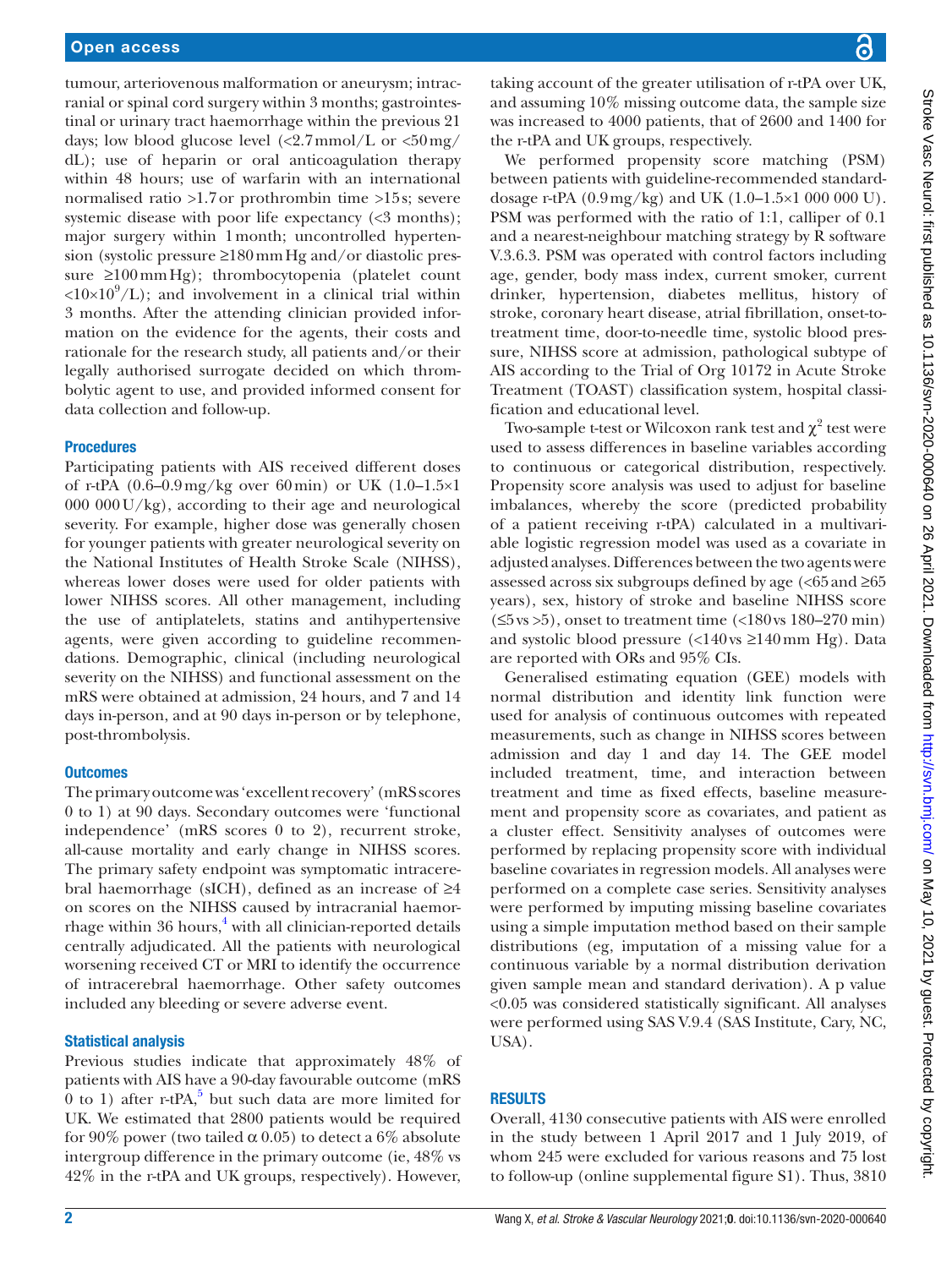<span id="page-2-0"></span>

| <b>Table 1</b><br><b>Baseline characteristics</b> |                     |                                           |         |
|---------------------------------------------------|---------------------|-------------------------------------------|---------|
| <b>Variable</b>                                   | r-tPA (N=2666)      | <b>UK (N=1144)</b>                        | P value |
| Dose, mg/U per kg                                 | $0.88(0.78 - 0.90)$ | 1.71 (1.43-2.00) $\times$ 10 <sup>4</sup> |         |
| Age, years                                        | 63.8 (11.5)         | 63.5 (63.8)                               | 0.399   |
| Male                                              | 1827 (68.5)         | 779 (68.1)                                | 0.791   |
| BMI, $\text{kg/m}^2$                              | 24.1(3.8)           | 24.2(3.4)                                 | 0.490   |
| <b>Educational level</b>                          |                     |                                           | 0.006   |
| Primary school degree or below                    | 762 (28.6)          | 370 (32.3)                                |         |
| Middle school degree                              | 1623 (60.9)         | 685 (59.5)                                |         |
| Bachelor degree or above                          | 281 (10.5)          | 89 (7.8)                                  |         |
| Current smoker                                    | 1006 (37.7)         | 442 (38.6)                                | 0.599   |
| Current drinker                                   | 607 (22.8)          | 279 (24.4)                                | 0.278   |
| Hypertension                                      | 1435/2599 (55.2)    | 599/1097 (54.6)                           | 0.733   |
| Coronary heart disease                            | 394/2549 (15.5)     | 167/1069 (15.6)                           | 0.900   |
| History of stroke                                 | 532/2573 (20.7)     | 263/1089 (22.6)                           | 0.020   |
| Diabetes mellitus                                 | 507/2600 (19.5)     | 209/1092 (19.1)                           | 0.800   |
| Atrial fibrillation                               | 254/2547 (10.0)     | 93/1064 (8.7)                             | 0.252   |
| SBP, mmHg                                         | 151.2 (22.8)        | 153.3 (23.7)                              | 0.009   |
| OTT, min                                          | 170 (128-210)       | 190 (142-234)                             | < 0.001 |
| DNT, min                                          | $30(14 - 55)$       | $35(18-61)$                               | < 0.001 |
| <b>NIHSS</b> score                                | $6.0(3.0-10.0)$     | $5.0(3.0-9.0)$                            | 0.010   |
| <b>TOAST classification</b>                       |                     |                                           | 0.639   |
| LAA                                               | 1297 (49.4)         | 538 (47.7)                                |         |
| CE                                                | 304 (11.6)          | 124 (11.0)                                |         |
| <b>SAO</b>                                        | 814 (31.0)          | 378 (33.5)                                |         |
| ODC                                               | 63(2.4)             | 24(2.1)                                   |         |
| <b>UND</b>                                        | 149(5.7)            | 65 (5.8)                                  |         |
| Hospital classification                           |                     |                                           | 0.417   |
| Tertiary                                          | 2418 (90.7)         | 1047 (91.5)                               |         |
| Secondary                                         | 248 (9.3)           | 97(8.5)                                   |         |

Data are n/N (%), mean (SD) or median (IQR).

BMI, body mass index; CE, cardioembolism; DNT, door-to-needle time; LAA, large-artery atherosclerosis; NIHSS, National Institutes of Health Stroke Scale; ODC, stroke of other determined cause; OTT, onset-to-treatment time; r-tPA, recombinant tissue plasminogen activator; SAO, small-artery occlusion; SBP, systolic blood pressure; TOAST, Trial of Org 10172 in Acute Stroke Treatment; UK, urokinase; UND, stroke of undetermined cause.

patients (2666 and 1144 in r-tPA and UK groups, respectively) were included in the analysis set. [Table](#page-2-0) 1 shows the baseline characteristics of participants, with the r-tPA group being more educated, had less history of stroke, lower systolic blood pressure, but presented with greater neurological deficit and shorter times from symptom onset to treatment, than those in the UK group. The distribution of r-tPA and UK across participating sites is shown in [online supplemental figure S2.](https://dx.doi.org/10.1136/svn-2020-000640)

Tables [2 and 3](#page-3-0) show that the primary endpoint of excellent recovery (mRS scores 0 to 1) at 90 days was similar between the two groups: r-tPA (71.3%) and UK (69.5%), with unadjusted OR 1.09 (95% CI 0.94 to 1.27, p=0.250) and adjusted OR 1.15 (95% CI 0.98 to 1.35, p=0.078).

The distribution of the full range of mRS scores was comparable between the groups ([figure](#page-4-0) 1). [Table](#page-3-0) 2 also showed similarly comparable secondary clinical outcomes and safety between the two groups. The consistency of the results was confirmed in sensitivity analysis using different methods of adjustment for potential baseline confounders [\(table](#page-4-1) 3). Other than a borderline significant effect of age and educational level on the primary outcome, there was consistency in primary effectiveness outcome across subgroups [\(online supplemental figure](https://dx.doi.org/10.1136/svn-2020-000640)  [S3](https://dx.doi.org/10.1136/svn-2020-000640)).

In addition, we determined the effectiveness and safety outcomes in PSM patients with guideline-recommended standard-dosage r-tPA (0.9mg/kg) and UK (1.0–1.5×1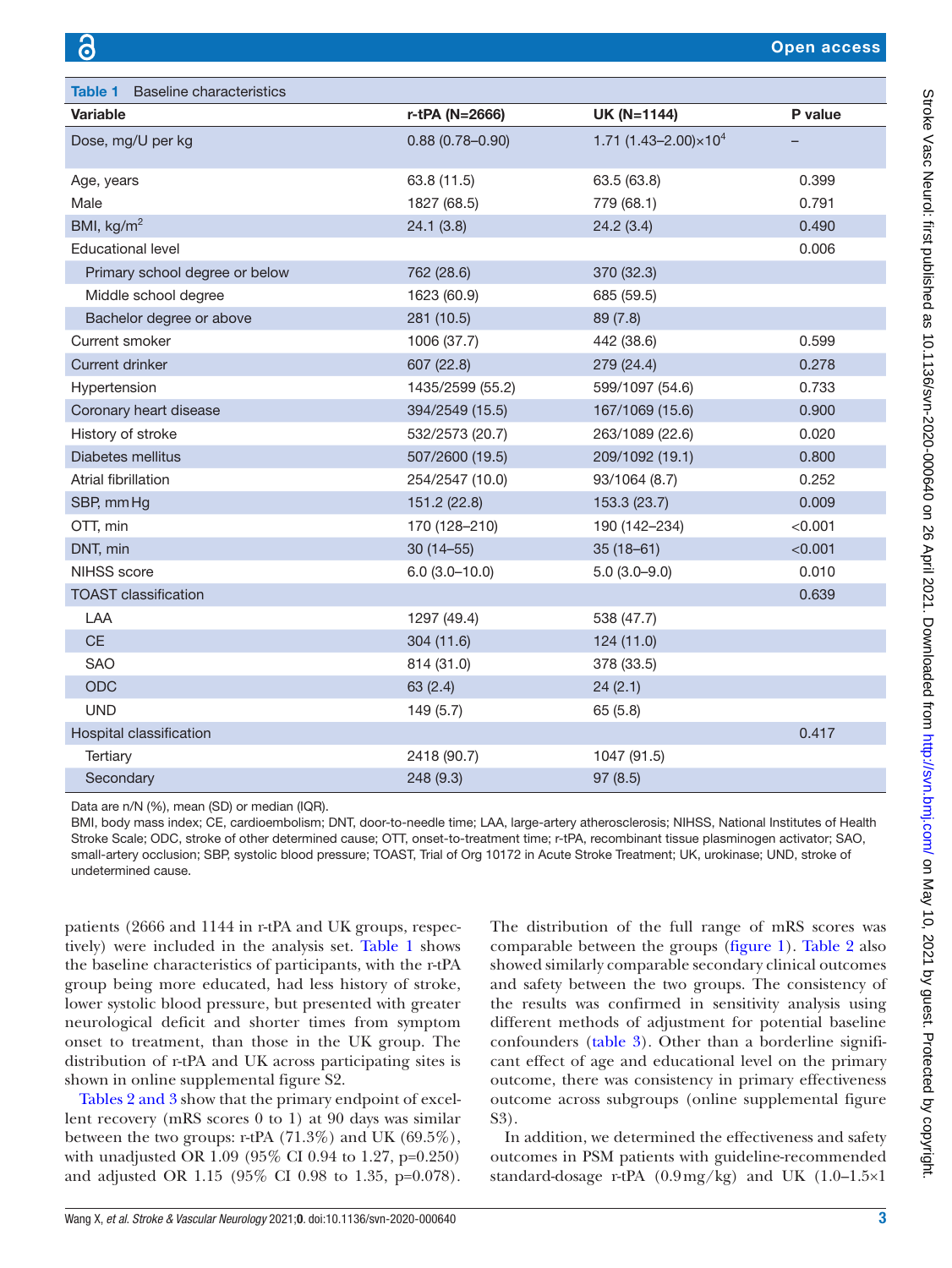| Effectiveness and safety outcomes for rt-PA and<br>Table 2             | $\leq$           |                 |                                                     |         |                                             |         |
|------------------------------------------------------------------------|------------------|-----------------|-----------------------------------------------------|---------|---------------------------------------------|---------|
| Outcome                                                                | rt-PA n/N (%)    | UK n/N (%)      | <b>Unadjusted OR or mean</b><br>difference (95% CI) | P value | Adjusted OR or mean<br>difference (95% CI)* | P value |
| mRS scores 0 to 1 at 90 days                                           | 1902/2666 (71.3) | 795/1144 (69.5) | 1.09 (0.94 to 1.27)                                 | 0.250   | 1.15(0.98 to 1.35)                          | 0.078   |
| mRS scores 0 to 2 at 90 days                                           | 2174/2666 (81.5) | 910/1144 (79.5) | 1.14 (0.96 to 1.35)                                 | 0.150   | 1.22 (1.01 to 1.46)                         | 0.036   |
| mRS distribution at 90 days                                            |                  |                 |                                                     | 0.369   |                                             | 0.140   |
| 0                                                                      | 1043/2666 (39.1) | 409/1144 (35.8) |                                                     |         |                                             |         |
|                                                                        | 859/2666 (32.2)  | 386/1144 (33.7) |                                                     |         |                                             |         |
| N                                                                      | 272/2666 (10.2)  | 115/1144 (10.1) |                                                     |         |                                             |         |
| ო                                                                      | 175/2666 (6.6)   | 94/1144 (8.2)   |                                                     |         |                                             |         |
| 4                                                                      | 118/2666 (4.4)   | 50/1144 (4.4)   |                                                     |         |                                             |         |
| 5                                                                      | 77/2666 (2.9)    | 32/1144 (2.8)   |                                                     |         |                                             |         |
| ဖ                                                                      | 122/2666 (4.6)   | 58/1144 (5.1)   |                                                     |         |                                             |         |
| <b>ANIHSS</b> score to 24 hours                                        | $2.4 + 5.1$      | $2.0 + 4.4$     | $0.20 (-0.21 to 0.61)$                              | 0.334   | $0.23(-0.10 to 0.57)$                       | 0.173   |
| <b>ANIHSS score to 14 dayst</b>                                        | $3.7 + 6.1$      | $3.1 + 5.5$     | $0.14 (-0.25 to 0.53)$                              | 0.470   | $0.28(-0.14 to 0.70)$                       | 0.194   |
| sICH at 36 hours                                                       | 30/2666 (1.1)    | 16/1144 (1.4)   | 0.80 (0.44 to 1.48)                                 | 0.479   | 0.69(0.35 to 1.35)                          | 0.281   |
| Other bleeding events                                                  | 30/2666 (1.1)    | 8/1144 (0.7)    | 1.62 (0.74 to 3.54)                                 | 0.230   | 1.48 (0.66 to 3.29)                         | 0.341   |
| Recurrent stroke at 90 days                                            | 36/2557 (1.4)    | 28/1097 (2.6)   | 0.55(0.33 to 0.90)                                  | 0.016   | 0.57(0.34 to 0.94)                          | 0.028   |
| All-cause mortality at 90 days                                         | 122/2666 (4.6)   | 58/1144 (5.1)   | 0.90 (0.65 to 1.24)                                 | 0.510   | 0.76(0.52 to 1.12)                          | 0.164   |
| *Propensity scores adjustment for all baseline variables in the model. |                  |                 |                                                     |         |                                             |         |

<span id="page-3-0"></span>

†From baseline.<br>mRS, modified Rankin scale; NIHSS, National Institutes of Health Stroke Scale; rt-PA, recombinant tissue plasminogen activator; sICH, symptomatic intracerebral haemorrhage; UK, urokinase. mRS, modified Rankin scale; NIHSS, National Institutes of Health Stroke Scale; rt-PA, recombinant tissue plasminogen activator; sICH, symptomatic intracerebral haemorrhage; UK, urokinase. †From baseline.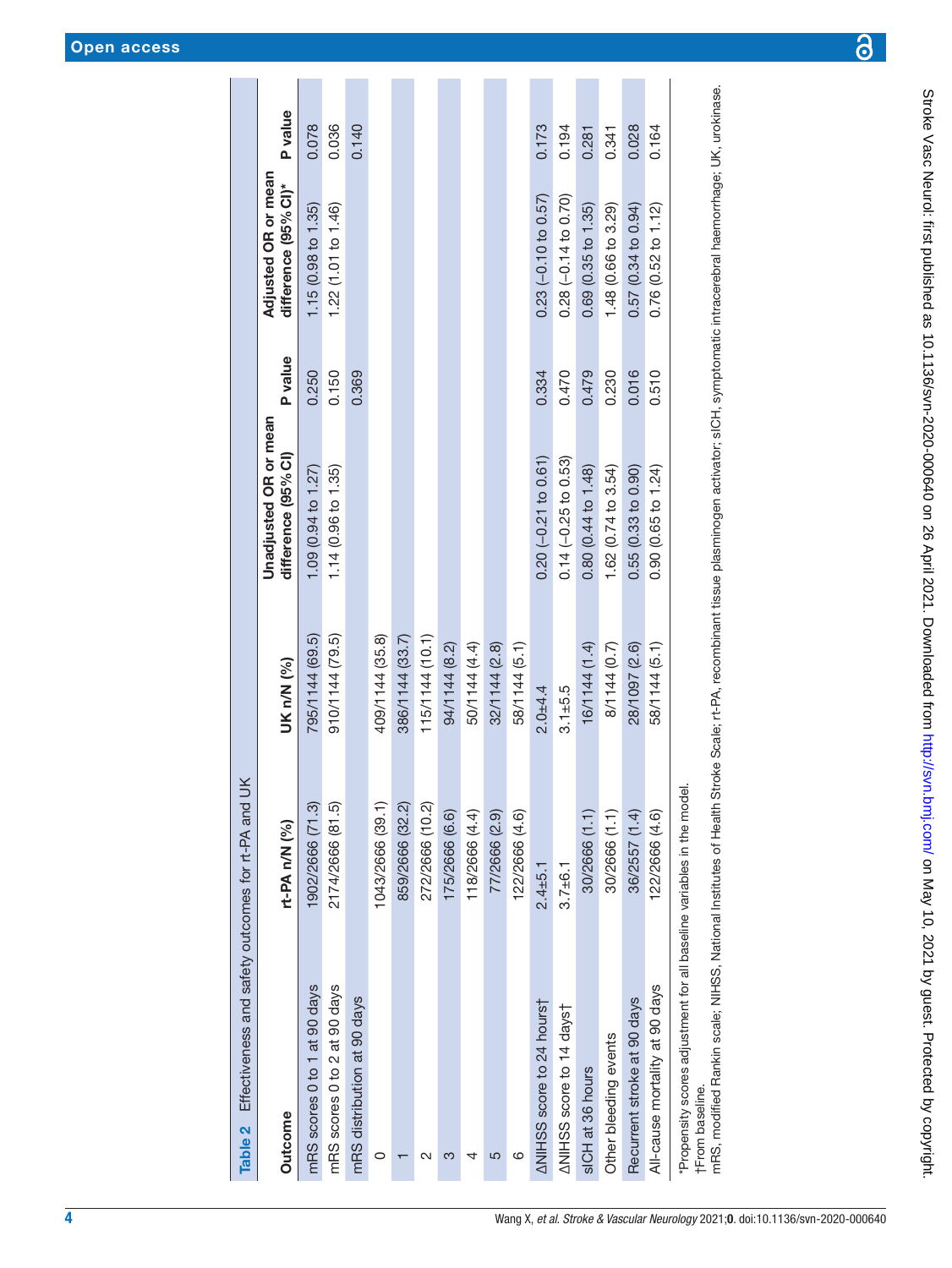<span id="page-4-1"></span>

| <b>Table 3</b> Sensitivity analysis for different methods of adjustment |                                                    |         |                                                                |         |  |  |
|-------------------------------------------------------------------------|----------------------------------------------------|---------|----------------------------------------------------------------|---------|--|--|
| Outcome                                                                 | <b>Adjusted OR or mean</b><br>difference (95% CI)* | P value | <b>Adjusted OR or mean</b><br>difference (95% CI) <sup>+</sup> | P value |  |  |
| mRS scores 0 to 1 at 90 days                                            | 1.19 (1.00 to 1.42)                                | 0.047   | 1.15 $(0.98 \text{ to } 1.35)$                                 | 0.078   |  |  |
| mRS scores 0 to 2 at 90 days                                            | 1.27 (1.04 to 1.56)                                | 0.021   | 1.22 (1.01 to 1.46)                                            | 0.036   |  |  |
| mRS distribution at 90 days                                             |                                                    | 0.060   |                                                                | 0.140   |  |  |
| ∆NIHSS score to 24 hours‡                                               | $0.24$ (-0.07 to 0.55)                             | 0.125   | $0.23$ (-0.10 to 0.57)                                         | 0.173   |  |  |
| $\triangle$ NIHSS score to 14 days $\ddagger$                           | $0.28$ (-0.09 to 0.65)                             | 0.133   | $0.28$ (-0.14 to 0.70)                                         | 0.194   |  |  |
| sICH at 36 hours                                                        | $0.72$ (0.36 to 1.43)                              | 0.349   | $0.69$ (0.35 to 1.35)                                          | 0.281   |  |  |
| Other bleeding events                                                   | 1.43 (0.64 to 3.19)                                | 0.384   | 1.48 (0.66 to 3.29)                                            | 0.341   |  |  |
| Recurrent stroke at 90 days                                             | $0.57$ (0.34 to 0.95)                              | 0.030   | 0.57 (0.34 to 0.94)                                            | 0.028   |  |  |
| All-cause mortality at 90 days                                          | $0.74$ (0.49 to 1.11)                              | 0.148   | $0.76$ (0.52 to 1.12)                                          | 0.164   |  |  |

\*Adjustment with all baseline variables in the model.

†Propensity scores used to adjust all baseline variables in the model.

‡From baseline.

mRS, modified Rankin scale; NIHSS, National Institutes of Health Stroke Scale; rt-PA, recombinant tissue plasminogen activator; sICH, symptomatic intracerebral haemorrhage; UK, urokinase.

000 000 U) where there were no significant differences in baseline characteristics between the two groups [\(online](https://dx.doi.org/10.1136/svn-2020-000640) [supplemental table S1](https://dx.doi.org/10.1136/svn-2020-000640)). The primary endpoint of excellent recovery (mRS scores 0 to 1) was similar between the two groups: r-tPA (71.5%) and UK (69.2%), OR 1.12 (95% CI 0.90 to 1.39, p=0.316). The secondary clinical safety outcomes were also comparable between the two groups [\(online supplemental table S2](https://dx.doi.org/10.1136/svn-2020-000640)).

We also performed dichotomised analysis by NIHSS scores 1–5 and 6–10 in patients with  $0.9 \text{ mg/kg}$  r-tPA versus 1.0–1.5×1 000 000 U UK, where again there was similar effectiveness and safety outcomes [\(online supple](https://dx.doi.org/10.1136/svn-2020-000640)[mental table S3 and S4](https://dx.doi.org/10.1136/svn-2020-000640)).

# **DISCUSSION**

This large multicentre prospective registry study specifically designed to compare r-tPA with UK in patients



<span id="page-4-0"></span>Figure 1 Distribution of modified Rankin Scale (mRS) score.

with AIS has shown that they are associated with similar effectiveness and safety outcome that are relevant to 'real world' clinical practice in China.

As second-generation thrombolytic drug, r-tPA, a serine protease that converts the proenzyme plasminogen into the proteinase plasmin, was approved as the standard thrombolytic treatment for AIS across the world on the basis of the National Institutes of Stroke and Neurological Diseases trial, published in 1995.<sup>6</sup> However, the first-generation thrombolytic agent UK, which acts directly to convert plasminogen to plasmin,<sup>7</sup> has also undergone investigations in AIS,<sup>18-10</sup> most as low dose administered over several days (240000–600000U/ day)[.8–10](#page-5-6) However, a Chinese national muticentre UK trial showed that two higher doses of UK (1000000 or 1500000 U/patient) given over 30min were similarly effective when administered within 6 hours of  $AIS<sub>1</sub><sup>2</sup>$  $AIS<sub>1</sub><sup>2</sup>$  $AIS<sub>1</sub><sup>2</sup>$  which resulted in it being approved for use (class II, level B).<sup>1,3</sup> However, these results were criticised outside of  $China$ <sup>[11](#page-5-7)</sup>, which together with its variable supply have made UK seldom used for AIS outside of Asia. Prior to the advent of modern endovascular clot retrieval, intra-arterial UK was a popular treatment of large vessel occlusive AIS on the basis of several positive small trials, $12-16$  and despite the potential of a higher bleeding risk due to its low fibrin specificity.<sup>[7](#page-5-5)</sup> Our study is the first indirect comparison of r-tPA and UK, where the possibly similar effectiveness and safety to r-tPA, but much lower price, makes UK an attractive option in low resource settings. The lower rate of sICH and higher rate of excellent recovery found in our study is comparable with an early study. $4^{17}$  The lower rate of sICH in our study compared with ECASS II and ECASS III study could possibly be due to the inclusion of patients with predominantly mild neurological deficits, ethnic differences in risk and where some patients were given lower doses of the agents in practice. A meta-analysis has shown that the risk of sICH according to SITS-MOST ranged from 1.5% for AIS with NIHSS scores of 0–4 and  $\geq 22$ , respectively,<sup>18</sup> while a retrospective study showed the risk of sICH was 1.8%.<sup>19</sup>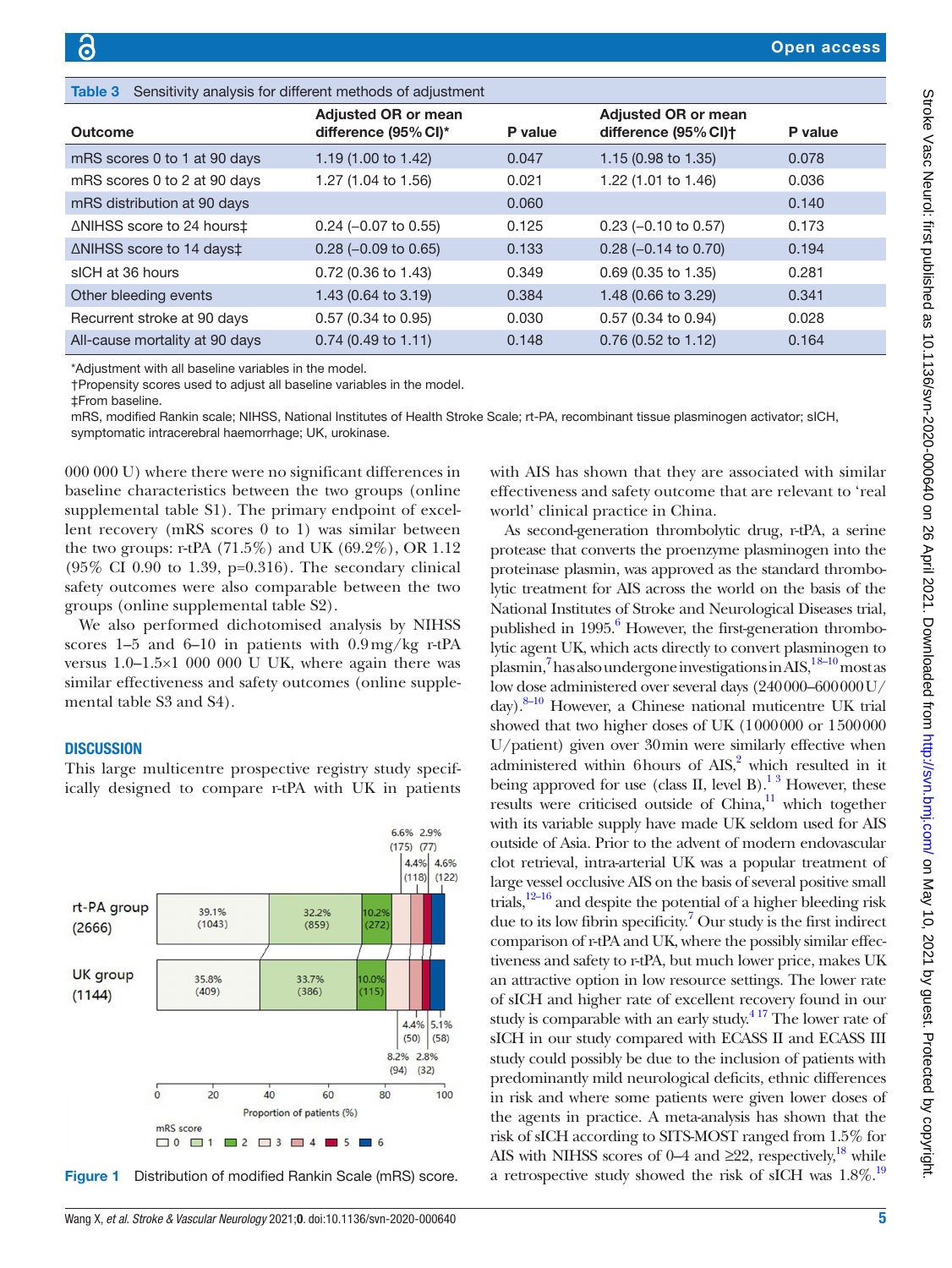The multinational Enhanced Control of Hypertension ANd Thrombolysis strokE Study (ENCHANTED) clinical trial showed that sICH occurred in 1.0% of the participants in lowdose compared with in  $2.1\%$  standard-dose rtPA groups.<sup>20</sup>

The strengths of our study include the large sample size, minimum selection bias from the consecutive recruitment of patients into a prospective registry and the systematic data collection of variables within routine practice. As shown in ENCHANTED,<sup>21</sup> there was no clear noninferiority of low (0.6mg/kg) compared with standard (0.9mg/kg) doses of intravenous r-tPA on functional outcomes for thrombolysed patients with AIS with mild– moderate severity (NIHSS scores 5–6). Our study showed that a high dose of UK is associated with comparable clinical outcomes with the use of variable doses of r-tPA, and without any increase in sICH: a suitable weight-adjusted dose of UK is  $250\,000\times10^4$  U/kg.

However, we recognise several limitations, most importantly being the lack of randomisation that precluded an ability to fully adjust for measured and unmeasured confounders. Another is the conduct limited to China, where differences in the body mass, comorbid factors and patterns of cerebrovascular disease in patients with AIS compared with other populations may raise concerns over the generalisability of our results. There may also be concerns over potential variability in the potency of UK across sites in relation to it being sourced from different manufacturers. However, all these issues may also strengthen the relevance of the findings to current practice. In addition, we have not collected the premorbid mRS in the current study, although all enrolled patients were previously well (mRS score 0 or 1). Finally, despite the adoption of standardised protocol, the open design could have introduced various assessment, reporting and indication biases.

# **CONCLUSIONS**

In summary, our prospective national registry study suggests that UK may be as safe and effective as r-tPA in treating mild to moderate acute ischaemic stroke within 4.5hours, on the basis of equivalent outcomes. These results provide additional support for guidelines recommending UK as a suitable cost-effective alternative to r-tPA for AIS in China. Further multinational, multicentre, randomised controlled comparative-effectiveness studies of these and other lytic agents may now be warranted.

#### Author affiliations

<sup>1</sup>Neurology, General Hospital of Northern Theatre Command, Shenyang, Liaoning, China

<sup>2</sup>Neurology, The First Affiliated Hospital of Zhengzhou University, Zhengzhou, China <sup>3</sup>Neurology, Central Hospital Affiliated to Shenyang Medical College, Shenyang, China

<sup>4</sup>Neurology, The People's Hospital of Anyang City, Anyang, China

<sup>5</sup>Neurology, Haicheng Hospital of Traditional Chinese Medicine, Haicheng, China 6 Neurology, Liaocheng People's Hospital, Liaocheng, Shandong, China

<sup>7</sup>Neurology, The First Affiliated Hospital of Jiamusi University, Jiamusi, China

<sup>8</sup>Neurology, Zhengzhou Central Hospital, Zhengzhou, China

<sup>10</sup>Neurology, The Second Affiliated Hospital of Harbin Medical University, Harbin, China

- <sup>11</sup>Neurology, Tieling County Central Hospital, Tieling, China
- <sup>12</sup>Clinical Sciences, Liverpool School of Tropical Medicine, Liverpool, UK

<sup>13</sup>Neurology, Peking Union Medical College Hospital, Beijing, China <sup>14</sup>The George Institute for Global Health, Sydney, New South Wales, Australia

Contributors XW, XL and HC: conception and design; YX, RL, QY, YZ, FW, BS, RW, SC, LW, LS and BP: collection and assembly of data; XH, YC and DW: data analysis and interpretation; XW, XL, CSA, HC: manuscript writing.

Funding This study was funded by National Key R&D Program of China (2017YFC1308200) and Stroke Prevention and Treatment Project of the National Health Commission - Research and Popularization of Appropriate Intervention Technology for the Stroke High Risk Group in China (GN-2016R0008).

#### Competing interests None declared.

Patient consent for publication Not required.

Ethics approval The study was centrally approved by General Hospital of the Northern Theatre Command (the former General Hospital of Shenyang Military Region), China.

Provenance and peer review Not commissioned; externally peer reviewed. Data availability statement Data are available on reasonable request.

Open access This is an open access article distributed in accordance with the Creative Commons Attribution Non Commercial (CC BY-NC 4.0) license, which permits others to distribute, remix, adapt, build upon this work non-commercially, and license their derivative works on different terms, provided the original work is properly cited, appropriate credit is given, any changes made indicated, and the use is non-commercial. See: [http://creativecommons.org/licenses/by-nc/4.0/.](http://creativecommons.org/licenses/by-nc/4.0/)

#### ORCID iDs

Runqing Wang <http://orcid.org/0000-0002-9381-1296> Huisheng Chen<http://orcid.org/0000-0002-7486-1992>

#### <span id="page-5-0"></span>**REFERENCES**

- 1 Neurology branch of Chinese Medical Association. Chinese guidelines for diagnosis and treatment of acute ischemic stroke 2018. *Chin J Neurol [Chinese]* 2018;51:666–82.
- <span id="page-5-1"></span>2 Cooperating Group for National 95's Project. Intravenous thrombolysis with urokinase for acute cerebral infarctions. *Chin J Neurol [Chinese]* 2002;35:210–3.
- 3 Dong Q, Dong Y, Liu L, *et al*. The Chinese Stroke Association scientific statement: intravenous thrombolysis in acute ischaemic stroke. *[Stroke Vasc Neurol](http://dx.doi.org/10.1136/svn-2017-000074)* 2017;2:147–59.
- <span id="page-5-2"></span>4 Hacke W, Kaste M, Fieschi C, *et al*. Randomised double-blind placebo-controlled trial of thrombolytic therapy with intravenous alteplase in acute ischaemic stroke (ECASS II). Second European-Australasian Acute Stroke Study Investigators. *[Lancet](http://dx.doi.org/10.1016/s0140-6736(98)08020-9)* 1998;352:1245–51.
- <span id="page-5-3"></span>5 Xu Y, Hackett ML, Chalmers J, *et al*. Frequency, determinants, and effects of early seizures after thrombolysis for acute ischemic stroke: the ENCHANTED trial. *[Neurol Clin Pract](http://dx.doi.org/10.1212/CPJ.0000000000000384)* 2017;7:324–32.
- <span id="page-5-4"></span>6 National Institute of Neurological Disorders and Stroke rt-PA Stroke Study Group. Tissue plasminogen activator for acute ischemic stroke. *[N Engl J Med](http://dx.doi.org/10.1056/NEJM199512143332401)* 1995;333:1581–8.
- <span id="page-5-5"></span>7 Murray V, Norrving B, Sandercock PAG, *et al*. The molecular basis of thrombolysis and its clinical application in stroke. *[J Intern Med](http://dx.doi.org/10.1111/j.1365-2796.2009.02205.x)* 2010;267:191–208.
- <span id="page-5-6"></span>8 Abe T, Kazama M, Naito I, *et al*. Clinical evaluation for efficacy of tissue cultured urokinase (TCUK) on cerebral thrombosis by means of multi-centre double blind study. *[Blood & Vessel](http://dx.doi.org/10.2491/jjsth1970.12.321)* 1981;12:321–41.
- 9 Atarashi J, Ohtomo E, Araki G. Clinical utility of urokinase in the treatment of acute stage cerebral thrombosis: multi-center double blind study in comparison with placebo. *Clin Eval* 1985;13:659–709.
- 10 Ohtomo E, Araki G, Itoh E. Clinical efficacy of urokinase in the treatment of cerebral thrombosis: multi-centre double-blind study in comparison with placebo. *Clin Eval* 1985;15:711–31.
- <span id="page-5-7"></span>11 Wardlaw JM, Murray V, Berge E. Thrombolysis for acute ischaemic stroke. *Cochrane Database Syst Rev* 2014;2014:CD000213.
- <span id="page-5-8"></span>12 Macleod MR, Davis SM, Mitchell PJ, *et al*. Results of a multicentre, randomised controlled trial of intra-arterial urokinase in the treatment of acute posterior circulation ischaemic stroke. *[Cerebrovasc Dis](http://dx.doi.org/10.1159/000086121)* 2005;20:12–17.

<sup>&</sup>lt;sup>9</sup>Neurology, The 32183 Military Hospital of PLA, Baicheng, China